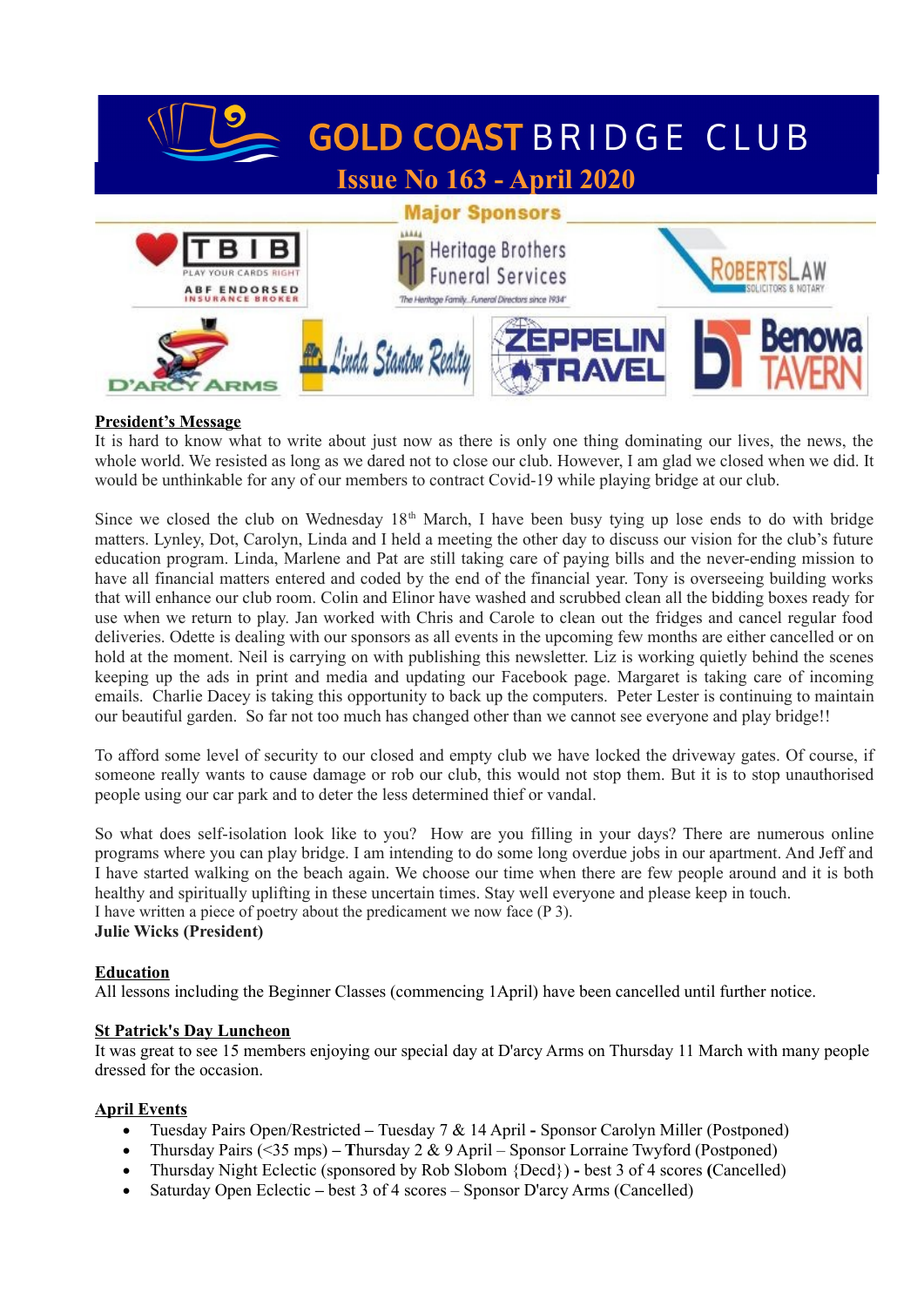- **Easter All Day Red Point Teams** Monday 13 April **(**Sponsor The Rose & Bernie Nightingale Memorial Trust) (Postponed)
- **GNOT Heat 1 at GCBC –** Wednesday 8, 15 & 22 April (Postponed)

## **April Birthdays**

2<sup>nd</sup> - Marlene Millar, 3<sup>rd</sup> - Rose Corocan, 4<sup>th</sup> - Lionel Nichol, 5<sup>th</sup> - Rita Kahn, Maria Cremona, 6<sup>th</sup> – Peter Lyons,  $7<sup>th</sup>$  – Leone Harris, 8<sup>th</sup> - Margaret Pisko, Nimal Weerasinghe, 11<sup>th</sup> – Warren Johnston, 13<sup>th</sup> Sue Smith, 14<sup>th</sup> – Meredith Evans, 18<sup>th</sup> - Angeline Christie, 21<sup>st</sup> - Lou Tillotson, Carol Harris, 22<sup>nd</sup> - Doby Stepanek, Yong White,  $24<sup>th</sup>$  - Linda Stanton, Anne Sandeman, Anita Thompson,  $25<sup>th</sup>$  - Trevor Shaw, Sue Deaves,  $26<sup>th</sup>$  - Bernie Nightingale, Debbie Adams,  $27<sup>th</sup>$  - Jeff Wicks,  $28<sup>th</sup>$  – Robyn Kirkley,  $29<sup>th</sup>$  - Lauren Somers

## **Promotions**

**State** - Maggie Gibbs, **\*Local** - Kerrie Goldston, **Local –** Michael Hogan, **Club** - Joanna Reid, **Graduate –** Madelon Sutcliffe

#### **Membership**

Nine new members were approved at the March meeting.

## **Bridge Withdrawal Virus**

The bridge withdrawal virus has been sweeping the Gold Coast and reporter Scoop Raward has been prying into the lives of GCBC members after the closure of the club to gain an insight into how they are handling the virus and to see if the symptoms are more serious than that of the corona virus. Here are a sample of the interviews.

- Trevor Fletcher misses the bridge family, has been reading, studying bridge books and catching up with old friends that he has not seen for a couple of years.
- $\bullet$  Julie Wicks misses the bridge family, is catching up on long over due household chores, writing poetry and ensuring that the club is being maintained during its forced closure.
- Mrs Carole Raward misses the bridge family, has been busy looking after her new husband, reading trash romance novels and preparing to be a nurse maid for her husband in his ongoing cancer treatment.
- Dot Piddington misses the bridge family, has been able to catch up with friends, going for relaxing walks and studying bridge on line in preparation for forthcoming lessons.
- Kathy Johnson misses the bridge family, is looking forward to playing on line with Eva and is spending more quality time with husband whilst observing self confinement.

This investigation has found that the risk factors associated with the outbreak of the bridge withdrawal virus is significantly less than that of being exposed to the corona virus. Consequently there is no need to put an action plan in place at the moment to treat the virus. However this will be contingent upon the length of the exposure to the virus by the bridge community and it may require urgent measures to be taken in the future.

#### *Enjoy Your Bridge*

**Neil Raward Editor** *Please come with a smile and leave with a smile and treat your partner and opponents with respect and dignity*

**Players who require a partner please contact** 

**Mon, Wed, Fri. Neil Raward . . . . . . . . 0402 417 584 Tue, Thu, Sat. Jim & Shelley Moodie . . . . . . . . 5591 2135 or 0402 634 013 Nights Mon & Thurs. Tom Strong . . . . . . . . 0421 106 986** *Use your Pianola account if you are looking for partner (you can also see who is looking for a partner) Welfare Officer Cheryl Millar . . . . . .* **0409 879 081**